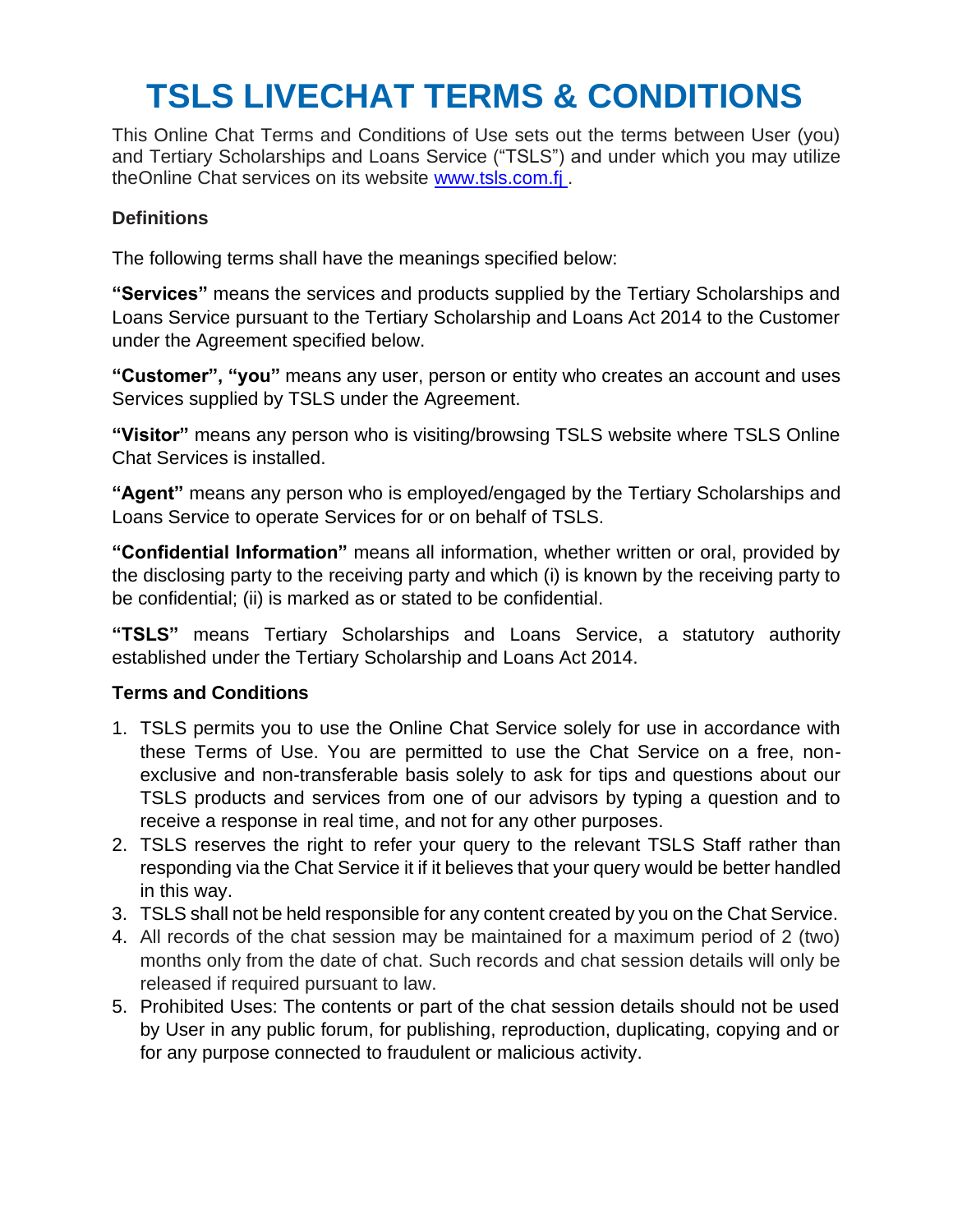- 6. The User understands, has become familiar with technical requirements necessary to use the Chat Online services and has no objections in respect thereof. The User is aware of risk and threats connected with electronic data transmission.
- 7. The User must not transmit any information which is or may reasonably be considered to be political, illegal, infringing, abusive, inciting of violence, invasive of privacy, obscene, pornographic, defamatory, offensive, and derogatory in nature, libelous, hateful, racially or religiously biased or offensive, threatening or harassing to the Chat agent or be likely to misrepresent identity or impersonate someone or otherwise injurious to third parties or objectionable.
- 8. TSLS reserves the right to terminate a chat session if the User is found to be in breach of any the terms and conditions and if need be, referring the matter to appropriate authorities for investigations and appropriate action.
- 9. TSLS may revise these terms and conditions at any time without prior notice and only those currently visible on our website are up to date and valid at the time.
- 10.By using the Chat Service, you represent and warrant that:
	- i. you are the author of content submitted, that you are not stealing the identity of another person, and you are not using a false email address or otherwise being misleading as to the origin of your query;
	- ii. your query or content submitted is your original work and does not infringe the intellectual property rights of third parties;
	- iii. all content that you send is truthful and accurate;
	- iv. you are at least 15 years old;
	- v. your query or content submitted complies with these Terms of Use.
	- vi. you will not or submit any query or content that is known by you to be false, inaccurate or misleading; and
	- vii. your query does not refer to a third-party individual without their prior express consent;
- 11.TSLS reserves the right not to respond to and delete:
	- i. duplicate queries;
	- ii. blank queries;
	- iii. queries in a language that is not English;
	- iv. any unintelligible content (such as content that contains random characters and meaningless word strings); or
	- v. any submission if it does not comply with these Terms of Use.
- 12.TSLS has the right to limit or suspend access to any user that is in breach of these Terms of Use.
- 13.The Chat Service may be unavailable from time to time for maintenance or other technical reasons and TSLS cannot take any responsibility for any errors, omissions, interruptions, deletions or delays that may be experienced by users when accessing the Chat Service.
- 14.By submitting your email address in connection with your use of the Chat Service, you agree that TSLS and its third-party service providers may use your email address to contact you about the status of your query and for other administrative purposes.
- 15.You agree to indemnify, keep indemnified and hold TSLS (which shall include its officers, directors, agents, Fijian Government, employees and third-party service